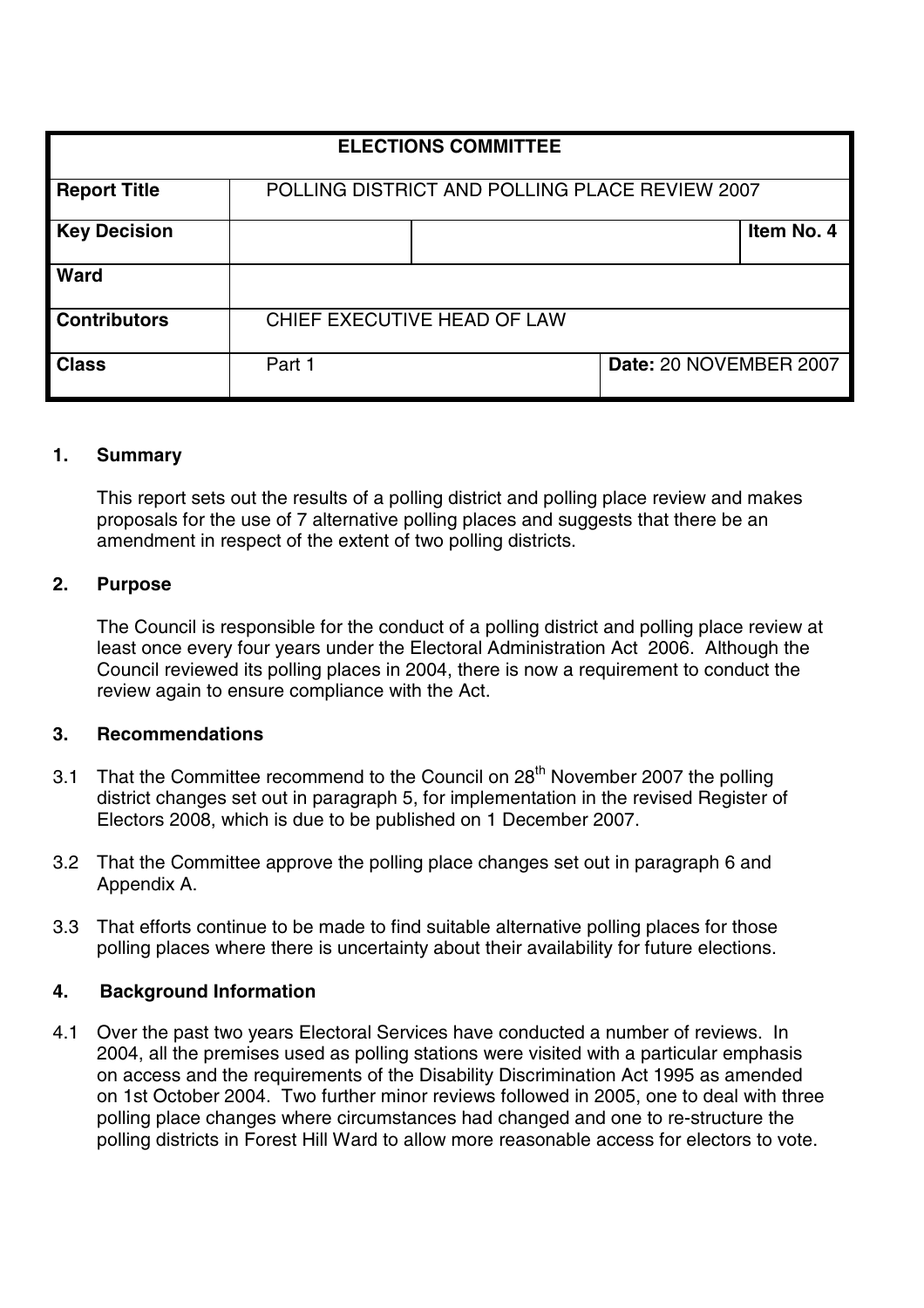4.2 Section 16 of the EA Act 2006 introduced a number of changes in respect of the way in which the review of polling districts and polling places must be undertaken. Polling Districts and Polling Places are defined as follows:-

| <b>Polling District</b> | The area created by the division of a constituency, ward or<br>division into smaller parts, within which a polling place can be<br>determined which is convenient to electors. |  |  |  |
|-------------------------|--------------------------------------------------------------------------------------------------------------------------------------------------------------------------------|--|--|--|
| <b>Polling Place</b>    | The building or area in which polling stations will be selected<br>by the Returning Officer.                                                                                   |  |  |  |
| <b>Polling Station</b>  | The room or building chosen by the Returning Officer where<br>the poll takes place for each election                                                                           |  |  |  |
|                         |                                                                                                                                                                                |  |  |  |

- 4.3 The Electoral Administration Act 2006 places a responsibility on each local authority to carry out a review of polling districts and polling places within its area on a regular 4 yearly cycle, to ensure all electors have reasonable facilities for voting. The first such review must, by law, be completed by 31<sup>st</sup> December 2007.
- 4.4 The Electoral Commission issued guidance on the practical procedures involved in conducting a review of polling districts and polling places. In addition there has been close compliance with DDA provisions whilst conducting the review.
- 4.5 A checklist was drawn up in accordance with Electoral Commission and DDA guidance and a copy is attached at Appendix B. Each polling place was visited and the results recorded on the checklist, which assesses suitability, safety and compliance. The review resulted in proposals for change to polling places in 7 cases as set out in Appendix A.

# **5. Review of Polling Districts**

- 5.1 Consultation A notice was published on Friday  $27<sup>th</sup>$  April 2007 inviting representations from any elector in the area or persons with particular expertise in relation to access and facilities for persons who have different forms of disability. The consultation period commenced on Monday 30<sup>th</sup> April with representations to be received no later than Friday 15th June 2007. None were received.
- 5.2 A letter explaining the purpose of the review was sent the Mayor, MP's, MEP's, ward councillors, party agents, and Lewisham Disability Coalition.

Councillor Morris made recommendations for change in Downham Ward. His representations related to the use of Ravensbourne Community Centre (EDA) and Good Shepherd Primary School (EDD). The representations and officer response are set out in Appendix A.

5.3 We also consulted Lewisham's accommodation services who have expert knowledge in connection with future property changes. His comments are incorporated in Appendix A.

Lee Henderson, SUM Property Management, advised on future development plans scheduled before May 2008.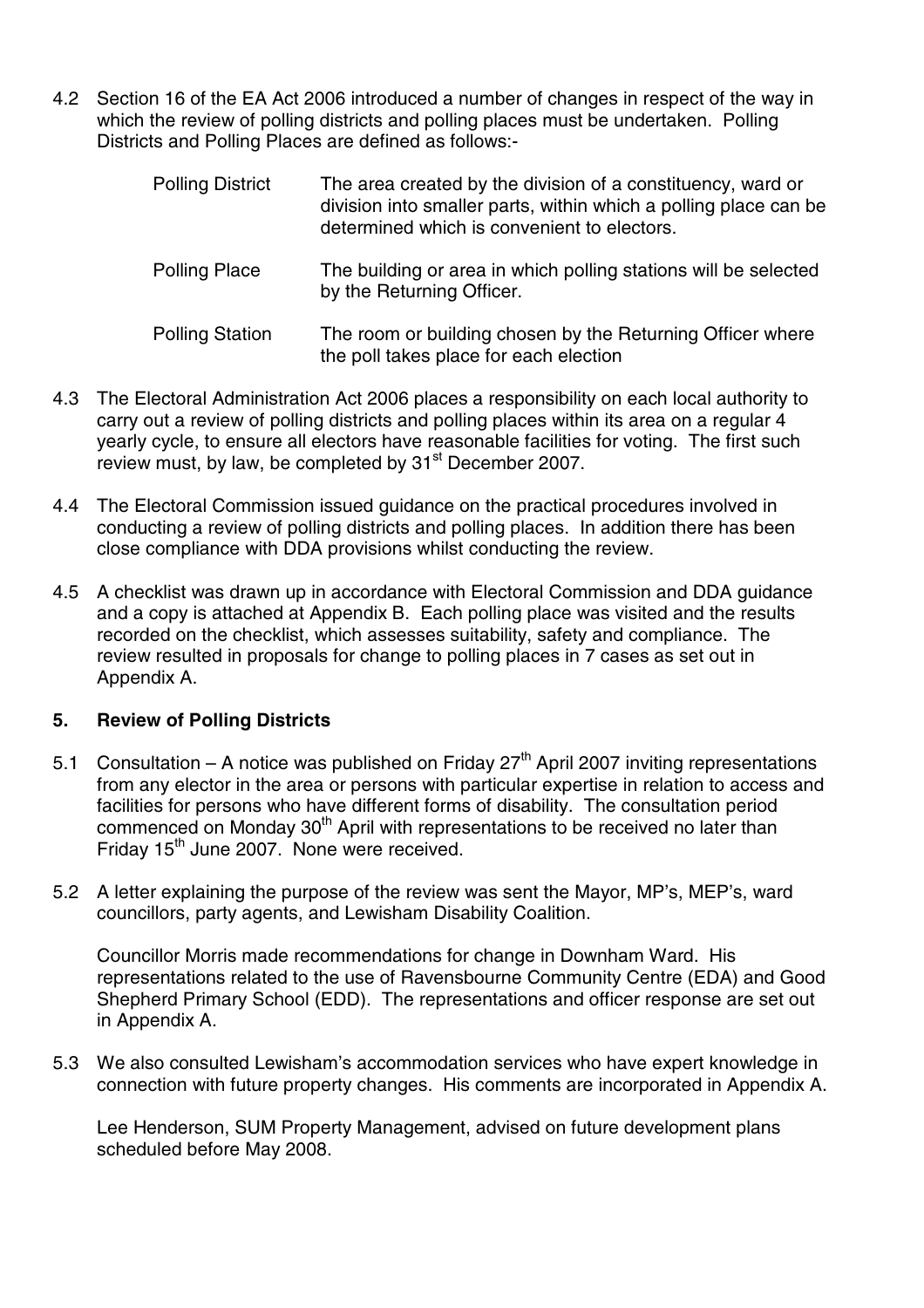5.4 It is recommended that Lewisham Deptford and Lewisham West constituency polling districts remain unchanged.

However, officer experience has identified that travel to the polling station in EWB polling district is inconvenient for those electors in the south west of the polling district. The polling stations is currently located in a Portakabin on the forecourt of Xpress Kitchens as shown in Appendix C.

Therefore it is proposed to move the polling district boundary between EWA and EWB to that shown in Appendix D enabling electors to vote in a more convenient location and reducing travelling time to the polling station.

| <b>Polling District</b> | <b>Properties</b> | <b>Electors</b> | <b>Polling Place</b>                                                |
|-------------------------|-------------------|-----------------|---------------------------------------------------------------------|
| <b>EWA</b>              | 983               | 1,651           | <b>Goldsmith's Community Centre</b>                                 |
| <b>EWB</b>              | 481               | 795             | Portakabin on forecourt of<br><b>Xpress Kitchens</b>                |
| <b>WEWBZ</b>            | 723               | 1,120           | Portakabin on forecourt of<br><b>Xpress Kitchens</b>                |
| <b>EWC</b>              | 798               | 1,278           | <b>Merlin Primary School</b>                                        |
| <b>EWD</b>              | 706               | 1,209           | Portakabin in Car Park of John<br><b>Henry Neighbourhood Office</b> |
| <b>EWE</b>              | 883               | 1,566           | St. John Baptist CE School                                          |
| <b>EWF</b>              | 1,087             | 1,844           | <b>ELIM Pentecostal Church &amp;</b><br><b>Community Centre</b>     |

The following table identifies the current situation.

5.5 Currently the polling station for EWB and WEWBZ is combined, but the recommendation is to merge polling districts EWA and EWB together making a total electorate of 2,446. However, the number of postal voters has increased over the years and therefore reduces the number of electors voting in person. Although large, this polling district will be more convenient for electors and will mean an additional poll clerk at the time of an election. Consequently, there will be a reduction in the number of poll clerks required at WEWBZ.

# **6. Review of Polling Places**

A detailed breakdown of the recommendations can be found at Appendix A. Current polling places are shown in Appendix E and proposed changes shown in Appendix F.

# **7. Financial**

.

These elections are funded by the GLA and there are no immediate financial implications for the Council.

# **8. Legal**

Each polling district must have sufficient and suitable designated polling places that provide 'such reasonable facilities for voting that are practicable in the circumstances' including accessibility for electors with disabilities. The Council is under a duty to promote equality for those with a disability and the recommendations in this report are drafted with this duty in mind.